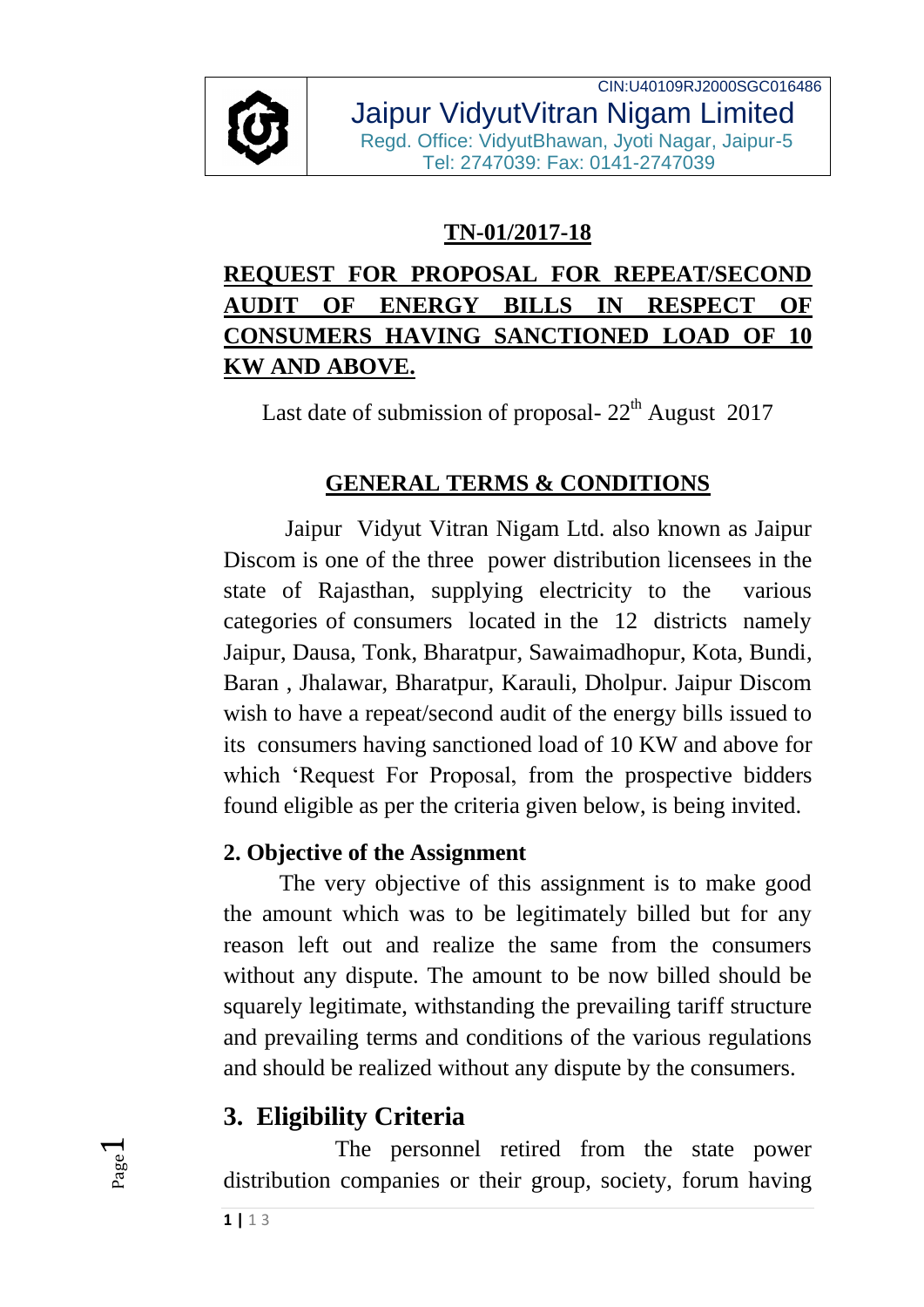their domain and experience in the distribution sector of the power sector with a core competency in the revenue, billing and audit of the energy bills issued to the consumers may apply for the above assignment. He/They should be wellversed and possess a wide experience in the tariff structure terms and conditions of supply, supply code and all other various regulations approved by the regulator for various categories of consumers from time to time. However, the person(s), firms, groups, forums, societies etc. who have already carried out or presently carrying out the routine/regular audit of the consumers under the other contracts/work orders finalized/to be finalized by JVVNL during the period, shall not be eligible for submitting their bids against this 'Request for Proposals'. In case the circumstances warrants Jaipur Discom at its sole discretion may call a pre-bid conference in order to shed light on the very intent of this special assignment as well as to seek their suggestions .

#### **3. Scope of work:**

It includes audit of energy bills of the consumers having sanctioned load of 10 KW or above in the entire jurisdiction of Jaipur Discom. However, regular audit of these consumers have already been got carried out but in order to ensure to catch any left out or less billed revenue, the proposed repeat/second audit is being envisaged to be got carried out. As such, the offered audit needs a very minute, deep and thorough examination of the energy bills in respect of the consumers having sanctioned load of 10 KW or more. The audit shall exclusively be based upon records/data to be provided to the auditors by Jaipur Discom. The scope of work includes the following:

- (i) Checking of debit not raised in cases of dishonored cheques along with LPS and Bank Charges.
- (ii) Checking of consumer ledger with binder and/or other related records.

Page  $\mathrel{\sim}$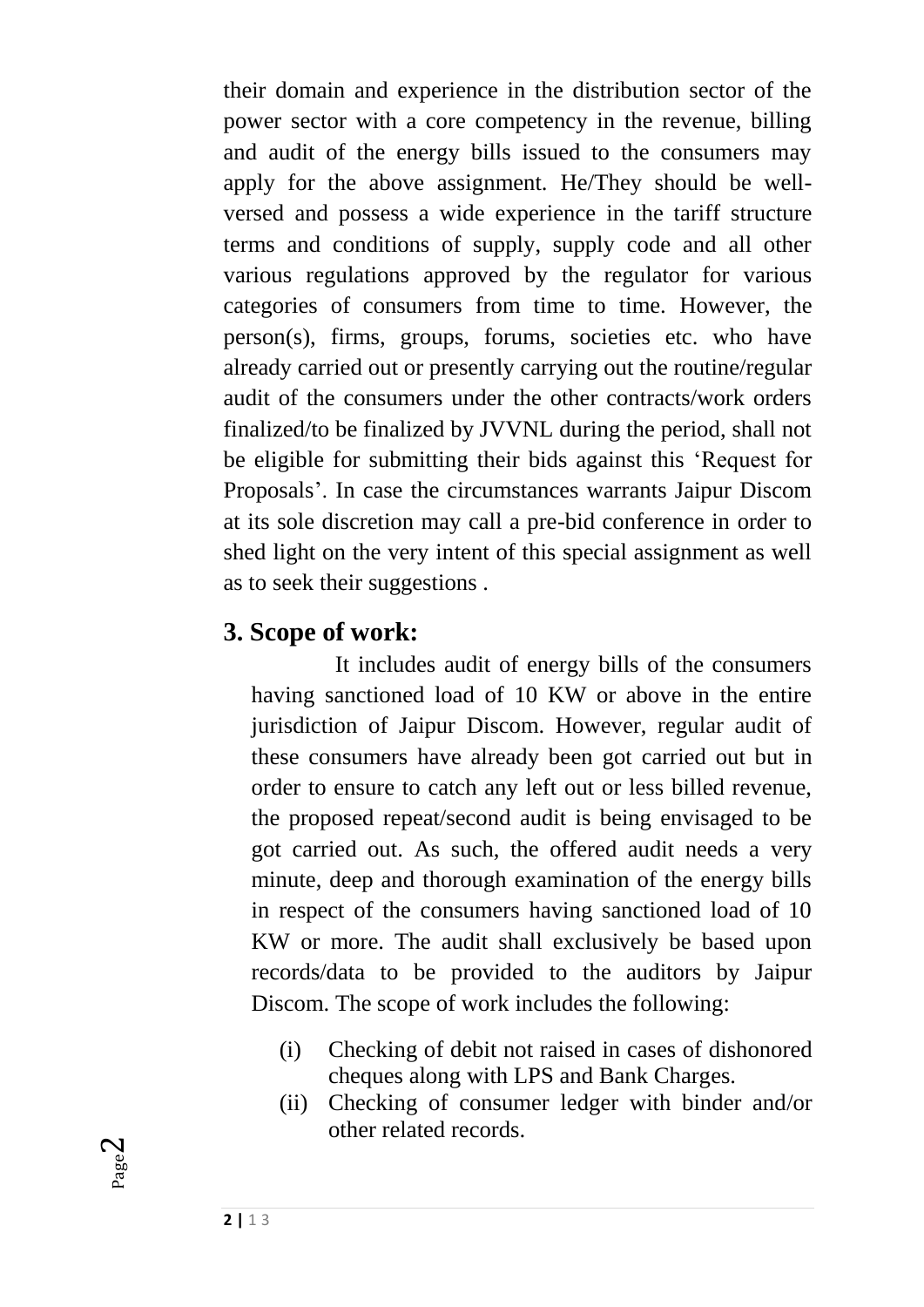- (iii) Checking of CC&AR registers for unauthorized/irregular credit to the consumers ;
- (iv) Checking of deficiency in input advice and output reports related to billing i.e. CB-4, CB-12 & CB-15 with 16 ABC output reports etc.
- (v) Checking of left out outstanding and negative balances against the consumers.
- (vi) Ensuring 100% transfer of master data as well as outstanding from one billing agency to another or transfer from one sub-division to another/newly created sub-division, if any.
- (vii) Checking of starting and last readings taken for billing after change of meters.
- (viii) Checking of billing of temporary connections.
- (ix) Checking of debit raised / average charged in case of stopped / defective meters, theft, malpractices cases and other charges in view of compliance of A-30 and Nigam's orders and arrange to propose debit in consumer's account.
- (x) Correctness of billing in view of Nigam's TCOS, tariff and circulars / orders issued from time to time.
- (xi) Checking of M/F as per JIR of consumers who are being billed on power factor basis.
- (xii) Detailed audit of SIP, MIP and consumers of other category having sanctioned/connected load 10 KW or above and MDI has exceeded 50KVA thrice in a financial year and under assessment.
- (xiii) Checking of billing of load extension/ reduction cases.
- (xiv) Left out debits due to any software glitches;

#### **3. Period of Audit**

Initially the audit of the energy bills issued to the consumers during FY 2014-15 and FY 2015-16 and of which the routine regular audit has already been carried out shall be taken up. However, after having reviewed the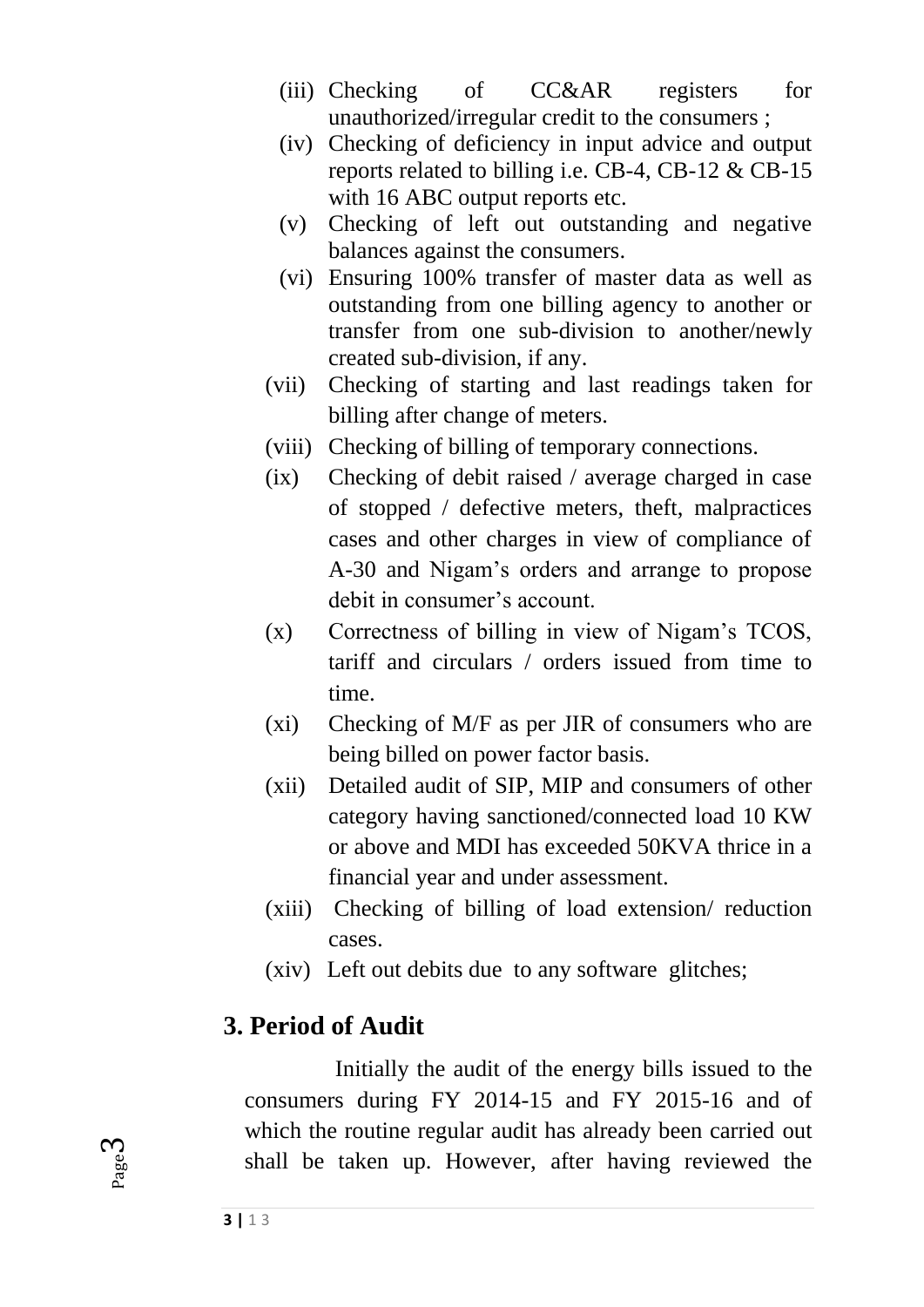results of such repeat/second audit initiative, the period may be further extended, at the sole discretion of JVVNL.

#### **4. Remuneration:**

Remuneration shall be on sharing of tangible benefit basis. For this, the empanelled auditor(s) shall be eligible for a share of 5% (Five per cent) of the amount upto Rs. 10 lac and for more than Rs. 10 lac, Rs.  $50,000 + 1\%$  of the amount detected and actually realized exceeding Rs.10 lac. The amount so detected shall be eligible for remuneration only after its actual realization without any dispute or litigation, whatsoever, raised by the respective consumer(s). In case the amount so debited is disputed by the consumer, the same shall be qualified for counting of remuneration only after its final settlement/resolution and actual realization. Apart from this, the amount to be detected and qualified for remuneration shall not include the amount of additional security to be got deposited from the consumers and amount as a result of routine or vigilance checking left out to be debited to the consumers. Besides, outstanding amount deposited by the consumers under any prevailing amnesty or any other incentive scheme shall also not be covered under this assignment. After completion of audit of a sub-division, the amount so found to be detected along with the details of the consumers shall be intimated to the respective AEN/ARO of the sub-division who will debit the same in their ensuing energy bills, following necessary guidelines and procedures. After completion of the audit of a sub-division and realization of the amount from the consumer(s) without any dispute/litigation, bill for remuneration/payment shall be furnished to the AEN/ARO concerned/AO (HTB) for LIP consumers, for its payment. The remuneration/amount payable to the auditors shall be exclusive of GST, if applicable, to be paid by Jaipur Discom extra.

Page 4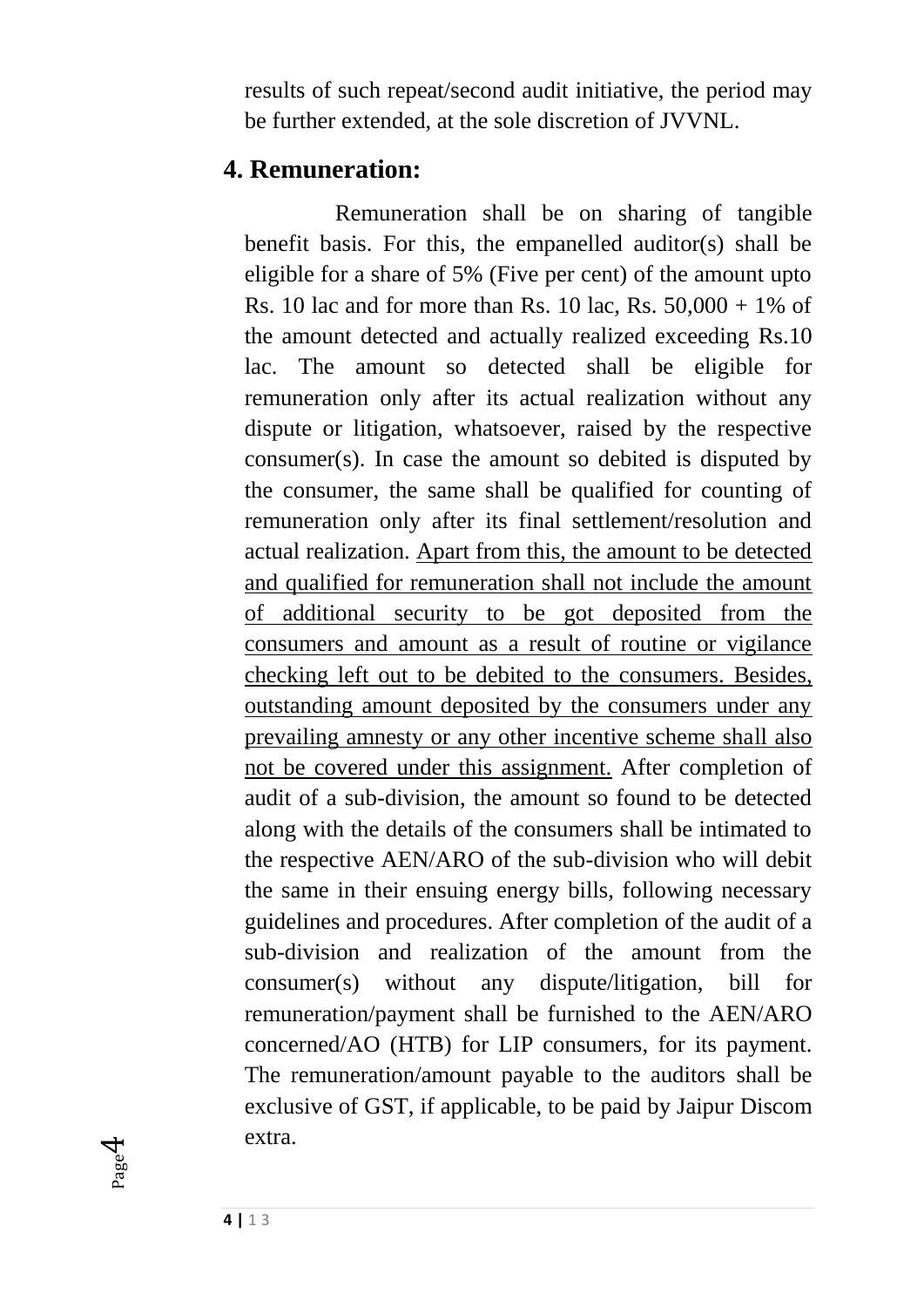## **5. How to Apply**

The prospective bidders are expected to deeply go through and understand the basic intent and other terms and conditions of specification of this RFP. They are also advised to fully go through the organization structure, revenue and billing modus operandi, billing software, prevailing tariff orders, terms and conditions of supply, supply code and all other rules and regulations, whatsoever, governing the distribution of electricity specifically billing to the consumers. Afterwards, they are required to furnish the details in the format of request for proposal enclosed at Annexure-A.

The request duly supported with the desired documents should reach in the office of Chief Accounts Officer (R&B), Room No. 6/10, Vidyut Bhawan, Jan Path, Jyoti Nagar, Jaipur- 302005 latest by 22<sup>th</sup> Aug 2017.

#### **6. Procedure for Empanelment**

The proposals received against this RFP, shall be scrutinized and recommended by a committee constituted by Jaipur Discom. The committee may call the bidders for one-to-one discussions in order to adjudge and convince about their seriousness, capacity, capability and potential to carry out the proposed assignment in order to gain the desired results in a time bound manner.

The empanelment shall initially be for a period of two years from the date of the award which may be further extended upon having ascertained their performance and gainful results.

# **7. Signing of Contract and Completion of Formalities**

Successful Empanelled applicant shall be required to sign the contract documents with the Nigam on non-judicial stamp paper of Rs. **1000/-**. Cost of stamp paper and revenue stamp to be affixed on document shall be borne by the applicant. The Nigam shall not reimburse these costs.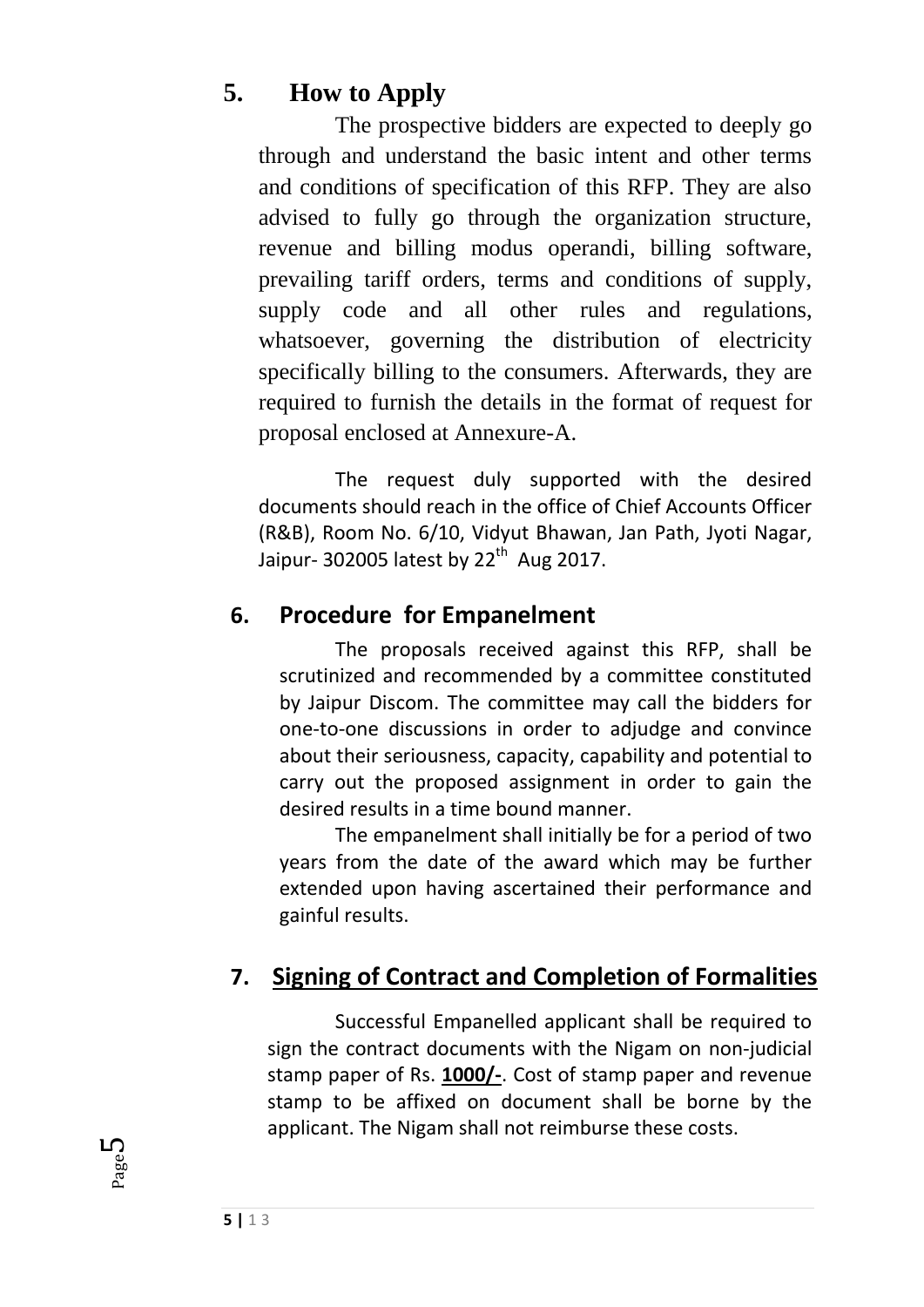## **8. Award /Placement of work**

**The auditor shall offer a maximum of five Sub-Divisions, which may according to him have greater possibility of left out billing. In case, two or more bidders offer the same sub-divisions, then the allocation shall be at the sole discretion of Jaipur Discom. After completion of audit of such offered sub-divisions, next lot shall be offered and got approved by the office of the CAO(Rev. & Billing) only after successful completion of already assigned subdivisions.**

#### **9. Rules & Regulations**

The work/job shall be carried out following the prevailing tariff orders, rules, regulations and other details as prevailing in the Nigam, which shall be made available to the applicant on demand. These rules and regulations may be modified by the Nigam from time to time and would be intimated to the applicant for adhering to the same. The applicant will also follow the labour regulations and the directions of Government and other authorities enforcing the regulations and comply with any other relevant legislation in force from time to time. For any consequences arising out of non-compliance, whatsoever, in regard to all the prudent and applicable provisions of these acts, regulations etc, the applicant shall be wholly responsible.

#### **10. Disqualification**

Jaipur Discom may, at its own sole discretion, and at any point of time during the evaluation process, without any information, disqualify any applicant to empanel, **if the applicant has:-**

- (a) Made misleading or false representations in the forms, statements and attachments submitted as proof of the eligibility requirements.
- (b) Exhibited a record of poor performance such as abandoning works, not properly completing the contract, inordinately delaying completion, being involved in litigation or financial failure etc.

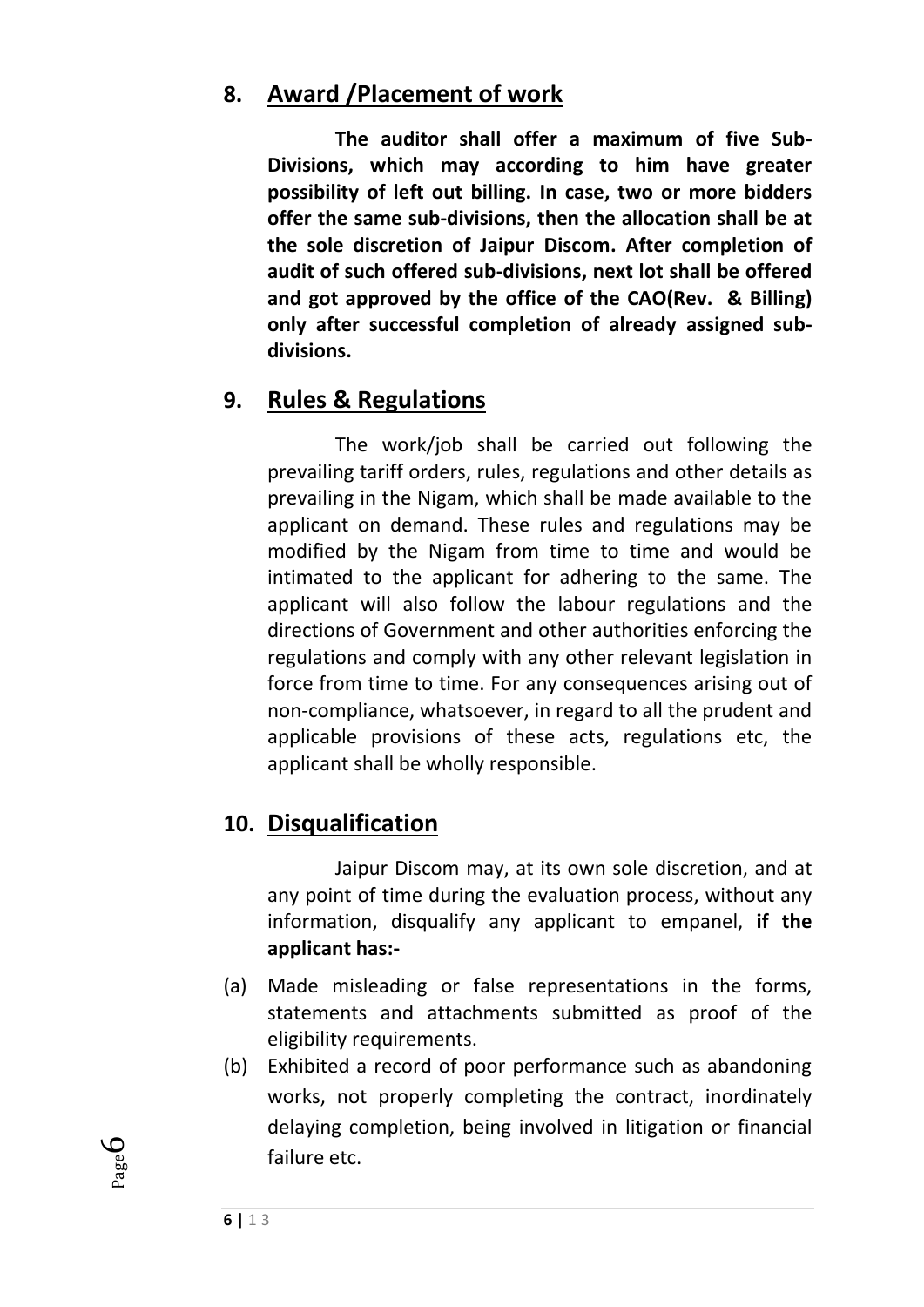- (c) Submitted a proposal which is not accompanied by required documentation or is non-responsive.
- (d) Failed to provide clarifications related thereto, when sought;
- (e) Submitted more than one proposal. This will cause disqualification of all the proposals submitted by such applicant.
- (f) Any action on the part of the applicant to revise and modify the substance of original request, submission of any supplementary information unless and otherwise specifically asked for, at its own instance may result in rejection of the request and may also debar him from submission of request to the Nigam in future for a period as decided by the Nigam.
- (g) The persons individually or through any group, forum, society etc. have carried out/carrying out the regular audit under any other assignment outsourced by Jaipur Discom shall also not be eligible for applying for this assignment.
- (h) **The persons or group of person who had taken revenue audit in JVVNL/AVVNL/JdVVNL earlier and whose work is/was not found satisfactory or who did not take up the work shall not be eligible for empanelment.**

## **11. Submission of Bills for Remuneration**

The applicant shall submit Sub- division wise bill after completion and submission of final & consolidated audit report for each office in **three copies** (in original) duly verified by AEN/ARO for authentication of the amount assessed, debited and realized without any dispute or litigation, whatsoever, the certificate to which shall be recorded by the latter. The bills thereafter shall be forwarded to the CAO (R&B), JVVNL, and Jaipur for its record and onward movement to the AO (Cash), JVVNL, Jaipur for making payment. Payment of 90 % of the billed amount shall be released and the balance 10% detained from each bill shall be released after a period of one year.

#### **12. Audit Programme**

The auditor has to submit its audit program (along with Photo ID proof of team members) for a particular sub-

**7 |** 1 3

Page  $\overline{\phantom{0}}$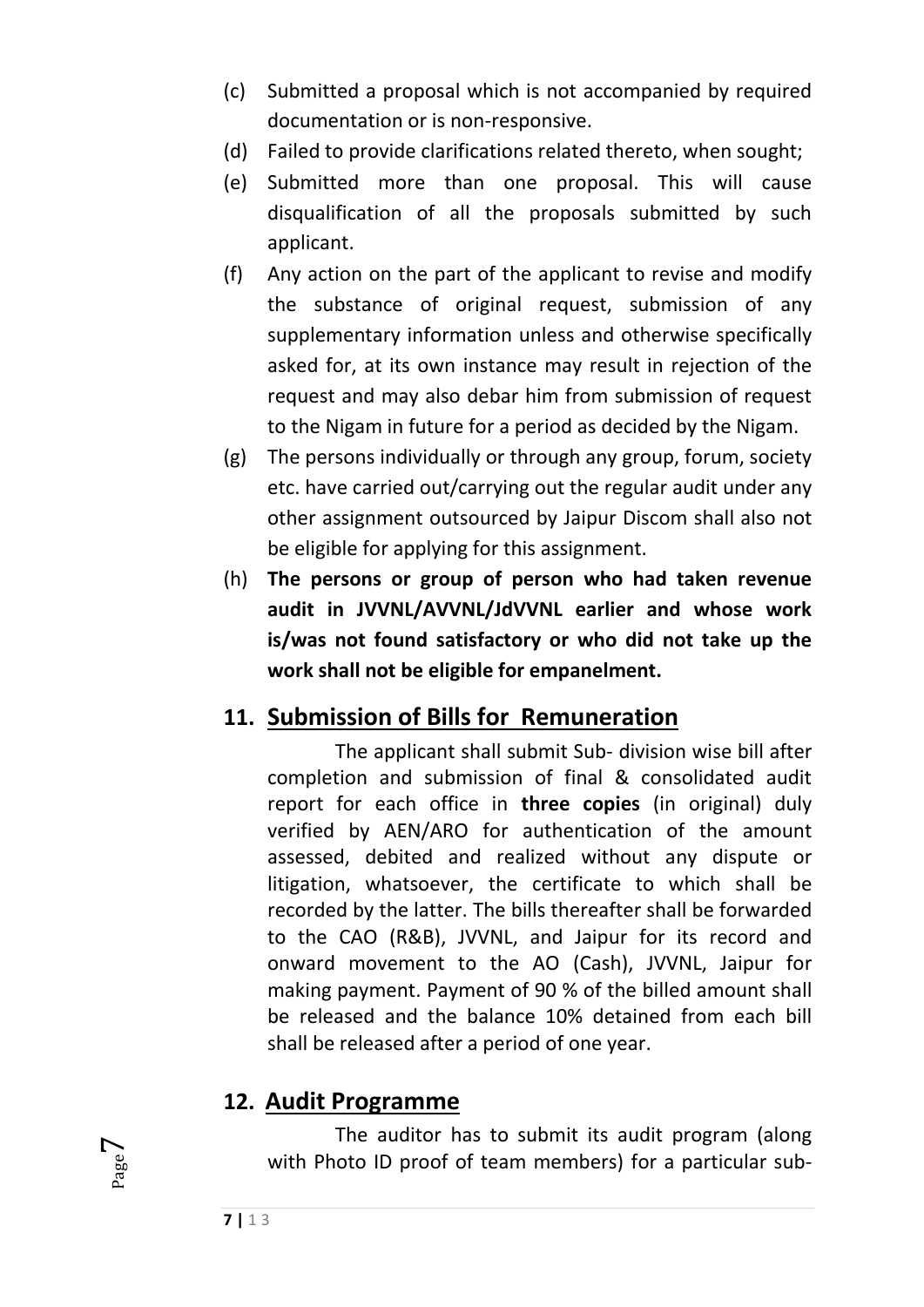division **within a period of 15 days from the date of allotment of audit work (Issue of work order) for approval of the CAO (R&B). The audit programme should be prepared as per calendar/working days of Jaipur Discom by excluding gazetted and other official holidays. The firm has to start audit work of allotted sub-division (s) within a period of 1 month from the date of issue of work order and submit the monthly progress of audit awarded to the Chief Accounts Officer (R&B).** 

### **13. Compliance of Labour Legislation**

The applicant shall discharge its liability of employer / bidder in respect of personnel to be engaged for carrying out the assignment, as set out in EPF and MP Act-1952, ESI Act-1948 (in ESI implemented area), Workmen's Compensation Act-1923 (in non ESI implemented area), Contract Labour (R&A) Act-1970, Payment of Wages Act-1936, Minimum Wages Act-1948 etc. The applicant is required to get separate code under the provision of EPF & ESI Acts, if not already taken & deposit the employer's contribution along-with employees' subscription, as per rules and submit copies of challans at the time of claiming payment, as per clause 28, failing which an amount equivalent to employer's contribution and employees' subscription shall be deducted from its each bill and deposited with the concerned authorities. The applicant shall be solely responsible for any consequences arising out of breach of any legislation.

# **14. Safety of Record**

The original records taken from any of the office of the Nigam shall be kept safe and intact and handed over back in good condition to the respective office after completion of audit. The applicant shall make good to the Nigam any loss suffered by it due to default of the applicant in this respect.

# **15. Security & Secrecy**

Bidder shall not disclose the result of audit wholly or partly to anybody else other than to the designated authority of the Nigam and shall maintain a close secrecy in this regard.

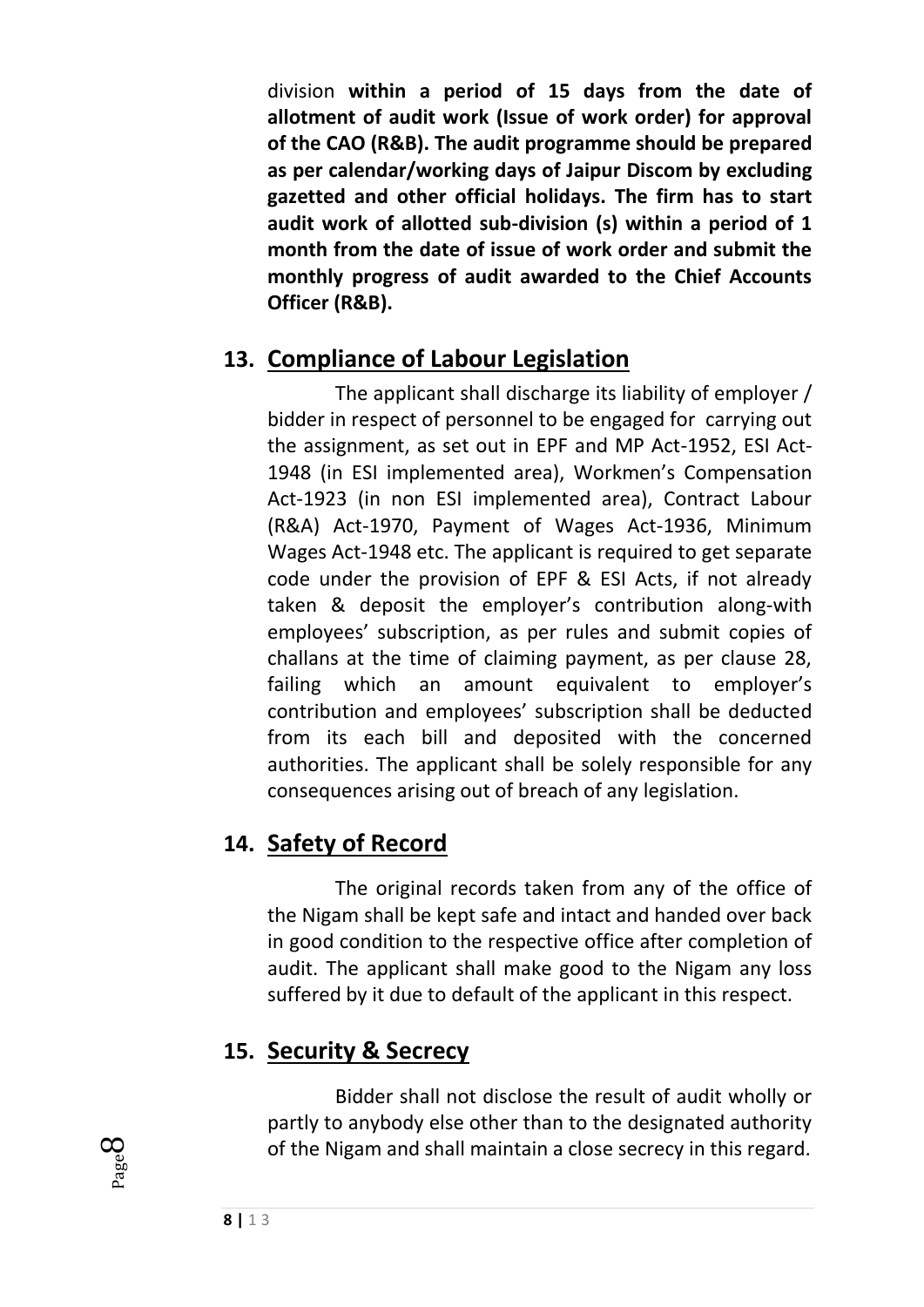# **16. Conduct of Applicant's Staff :-**

If any of the applicant's employees in the opinion of Nigam is found guilty or commits misconduct or incompetence or negligence or malpractices or manipulation, the same shall be one of the grounds for removing him from the empanelment.

### **17. Lien**

In case of any lien or claim pertaining to the work and responsibility of the applicant for which the Nigam might become liable is arise, Jaipur Discom shall have right to recover such claim amount from the applicant.

## **18. Coordination from Auditee Office**

Each of the auditee office shall be required to coordinate with the auditor in such a manner so as to complete the audit of respective office within stipulated time.

## **19. Extension of Contract**

The empanelment for the work of firm/forum/society will be initially for two years; however, Jaipur Discom reserves the rights to place an order for extension of contract after mutual consensus.

- **20.** The Nigam will provide reasonable work space and furniture for the audit team. Other resources viz. computers, telephone, stationary etc. would have to be arranged by the applicant at its own cost.
- **21.** All the Audit Reports shall be signed by the Authorized Signatory of the applicant. The person signing the audit report shall be responsible for all work done by the audit team, irrespective of composition of visiting team at Auditee Office.

# **22. Termination of Empanelment**

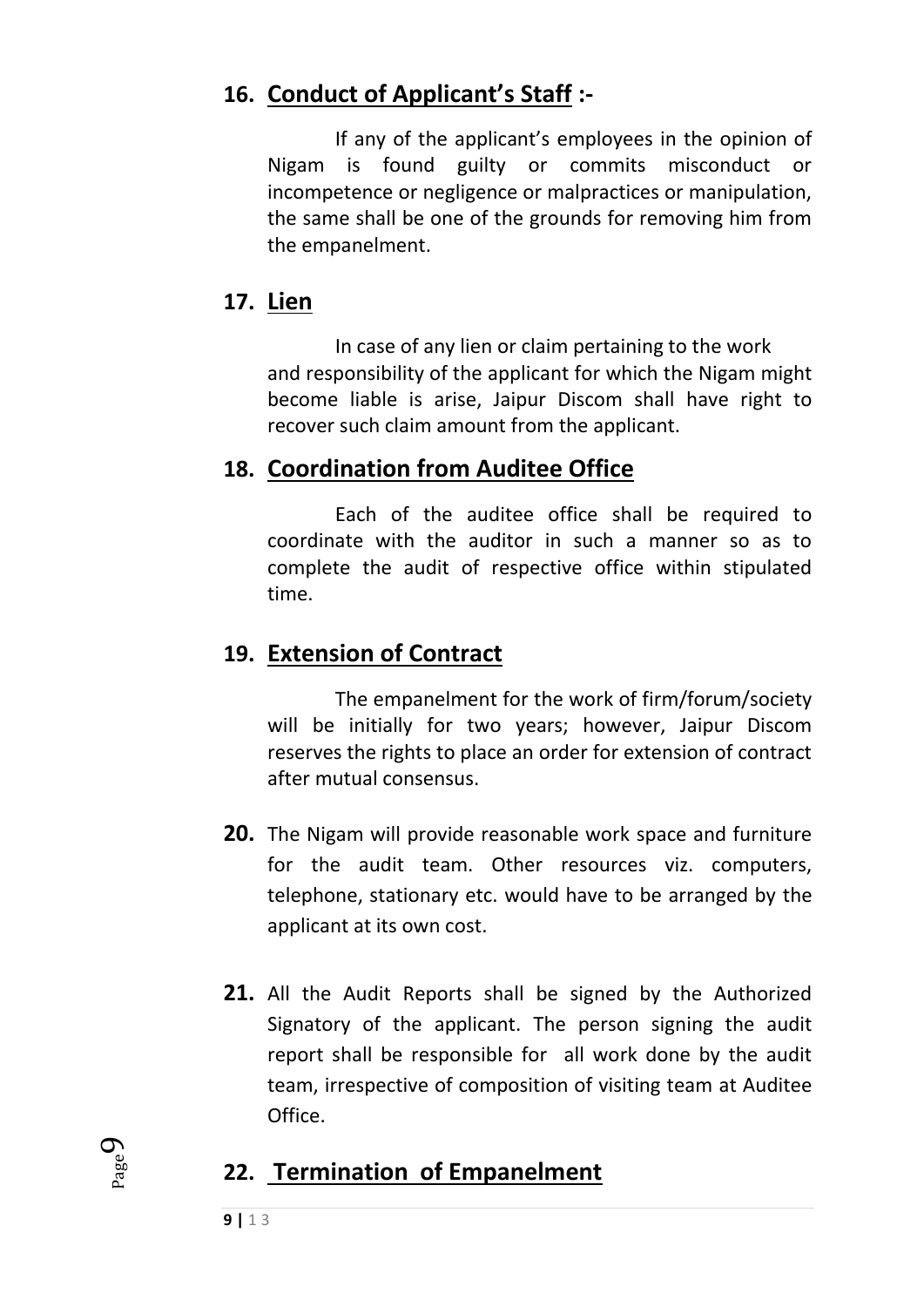Jaipur Discom may after having served 15 days written notice of default, **terminate contract in the circumstances detailed out hereunder:-**

- (a) If in the opinion of the Nigam, the empanelled auditor fails to comply with any of the provisions of this contract. In such case, a written notice shall be served by the Nigam to the empanelled applicant to stop further activities and take urgent steps towards corrective measures, failing which the empanelment will be cancelled.
- (b) The performance of the applicant shall be reviewed periodically and for any unsatisfactory performance, the Nigam reserves the right to terminate the empanelment, giving a notice to the empanelled applicant.
- (c) The Nigam reserves all rights, not to give any reason in writing or otherwise, towards cancellation of the contract and empanelment at any time.
- (d) The decision of the Jaipur Discom shall be final and binding in respect of the acceptability of the report submitted by the auditors and Jaipur Discom shall not be required to give any reason(s) in writing or otherwise at any time for such rejection .

## **23. Subletting of Contract**

The empanelled applicant shall not sublet the work. In case of getting execution of work through other auditor, the contract shall be terminated.

## **24. Governing Laws & Jurisdiction**

The agreement shall be governed & followed by Indian Laws and Sub Laws. Only the competent court at Jaipur (Rajasthan) alone shall have exclusive court jurisdiction to deal with any matter arising out of or relating to the agreement or otherwise. All disputes, differences, questions, whatsoever, arising between the Nigam and the applicant shall be dealt with at Jaipur City only and no court other than Court at Jaipur (Rajasthan) shall have jurisdiction.

## **25. Settlement of Disputes**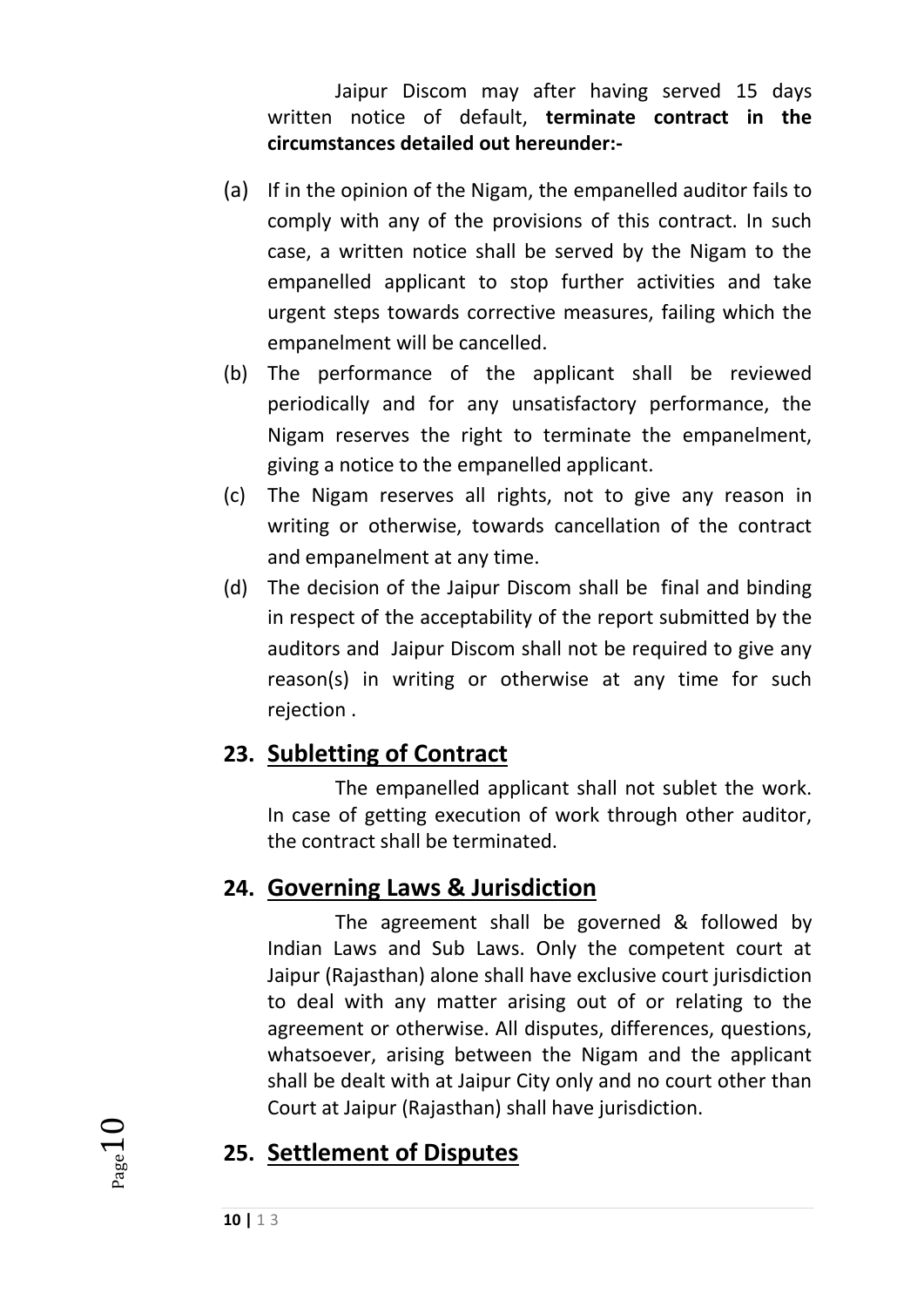In the event of any question, dispute, interpretation or difference, whatsoever, which may arise between the Nigam and the applicant, the same shall be referred to the MD, Jaipur Discom and the mutual settlement so arrived at shall be final and binding on both the parties.

#### **26. Failure to Execute Contract**

The successful empanelled applicant (s) failing to execute the order placed on them to the entire satisfaction of the Nigam with terms & conditions set forth therein, will be liable to make good the loss sustained by the Nigam, subsequent to the placing of fresh orders elsewhere at higher rates, i.e. the difference between the price accepted in the contract already entered into and the price at which fresh offers have been placed. This is without prejudice to the imposition of liquidated damages and forfeiture of Security Deposit, Performance Guarantee and any other financial hold available with the Nigam.

**Chief Accounts Officer (R&B)**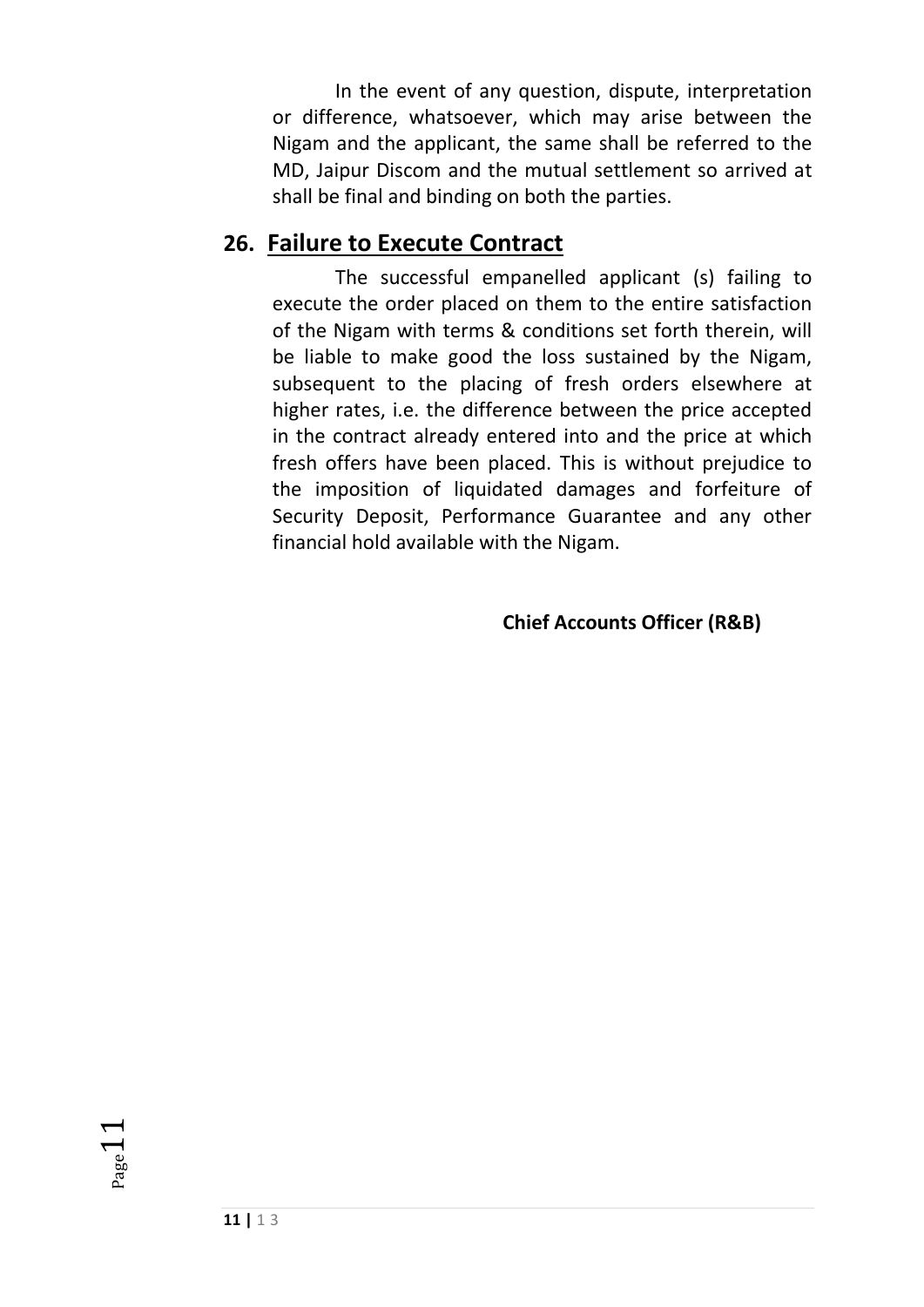#### **Request For Proposal**

| SI<br>No. | <b>Basic Details</b>                                                                                                                                                                                                                                             |  |
|-----------|------------------------------------------------------------------------------------------------------------------------------------------------------------------------------------------------------------------------------------------------------------------|--|
| 1.        | Basic details of the person(s),<br>group, society etc. along with<br>their past experience in the<br>distribution<br>power<br>sector,<br>particularly in the capturing of<br>meter reading, billing, realization<br>of revenue and audit of the<br>energy bills. |  |
| 2.        | Broad identification<br>of<br>key<br>areas/points, detection of which<br>may render the amount left to be<br>billed to the consumers during<br>the course of regular billing.                                                                                    |  |
| 3.        | Outlining the plan/strategy for<br>carrying out the<br>proposed<br>assignment fetching maximum<br>left out revenue;                                                                                                                                              |  |
| 4.        | Estimated average period likely<br>to be consumed for carrying out<br>the assignment for a sub-division;                                                                                                                                                         |  |
| 5.        | Profile of the key persons along<br>their<br>educational<br>with<br>qualification, experience<br>etc.<br>likely to be employed by the<br>bidder for the proposed<br>assignment.                                                                                  |  |
| 6.        | Basic details of the person(s),<br>group, society etc. along with<br>their past experience in the<br>distribution<br>sector,<br>power<br>particularly in the capturing of<br>meter reading, billing, realization<br>of revenue and audit of the<br>energy bills. |  |

 $_{\rm Page}12$